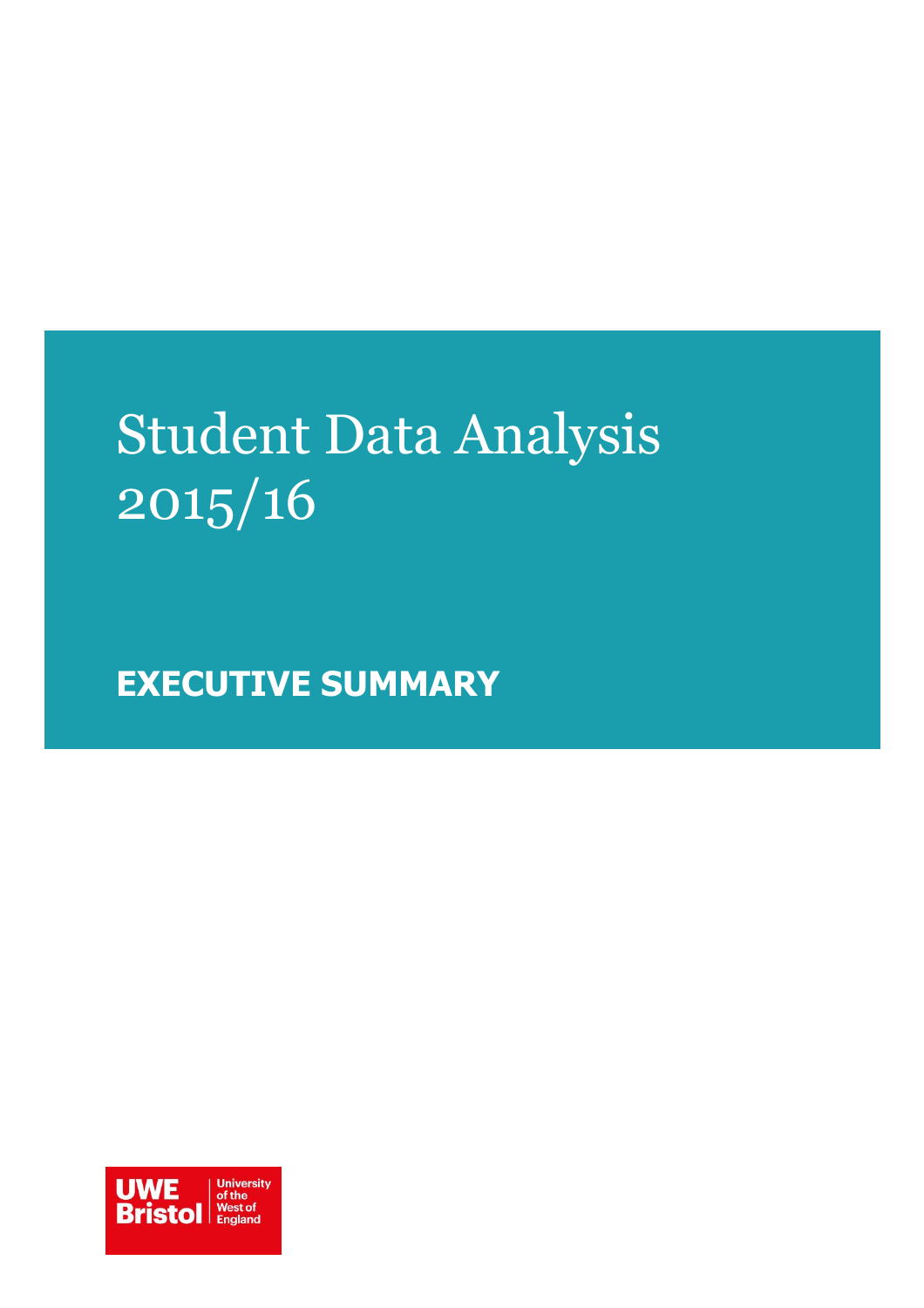# **Contents**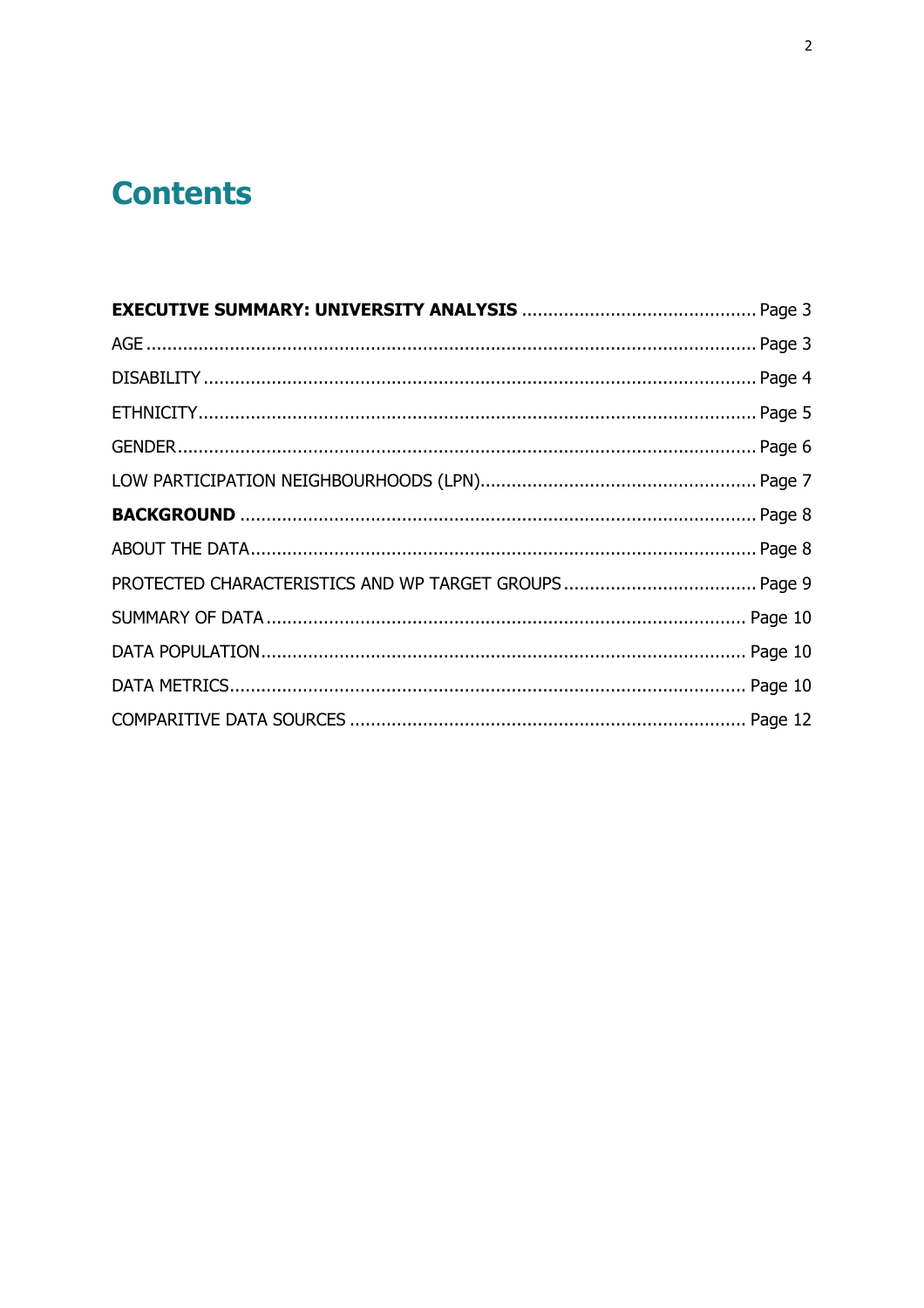# <span id="page-2-0"></span>**EXECUTIVE SUMMARY: UNIVERSITY ANALYSIS**

This student compendium summarises and describes the student lifecycle for undergraduate home students according to protected characteristic and WP target group. It uses two main data sets: a full student count of all students enrolled in each academic year and a set of KPI metrics broken down by WP group.

### <span id="page-2-1"></span>**AGE**

- Overall, in 15/16 the university received approximately ¼ of its applications from mature applicants.
- This figure is inflated by a very high proportion of mature applications in HAS, particularly in Nursing and Midwifery and Allied Health Professions.
- In 15/16, the university enrolled an identical proportion of mature students and again, this figure is inflated by Nursing and Midwifery where the conversion rate for mature students is the highest across the university (63%).
- Conversely, FBL enrol the lowest proportion of mature students, with Law enrolling the lowest proportion across the university (10%).
- In 15/16, the non-continuation rate is the same overall for mature students as it is for those who are under 21. However, when broken down by faculty, this varies: in FBL, the rate of non-continuation is higher for mature students whereas in HAS, it is lower (both rates are likely to have been affected by the difference in mature enrolment); across ACE and FET, non-continuation rates for mature students have fluctuated over time.
- Overall, mature students are less satisfied with the university; this is consistent across all measures of satisfaction; most notably, mature students have expressed low levels of satisfaction with the students' union and organisation and management.
- Over time, mature students have been consistently achieving good honours at a lower rate than young students have; since 14/15, a higher proportion of mature students have achieved a 2.2 or a third.
- Across the four faculties, there is variation in the rate of good honours achieved by mature students: over time, in ACE and FBL the proportion of mature students achieving good honours has increased whilst in HAS and FET, the proportion has decreased.
- 14/15 DLHE data highlights correlation between age and graduate outcomes: levels of professional level employment increased as age increased, with those who graduated over the age of 34 being largely in professional employment.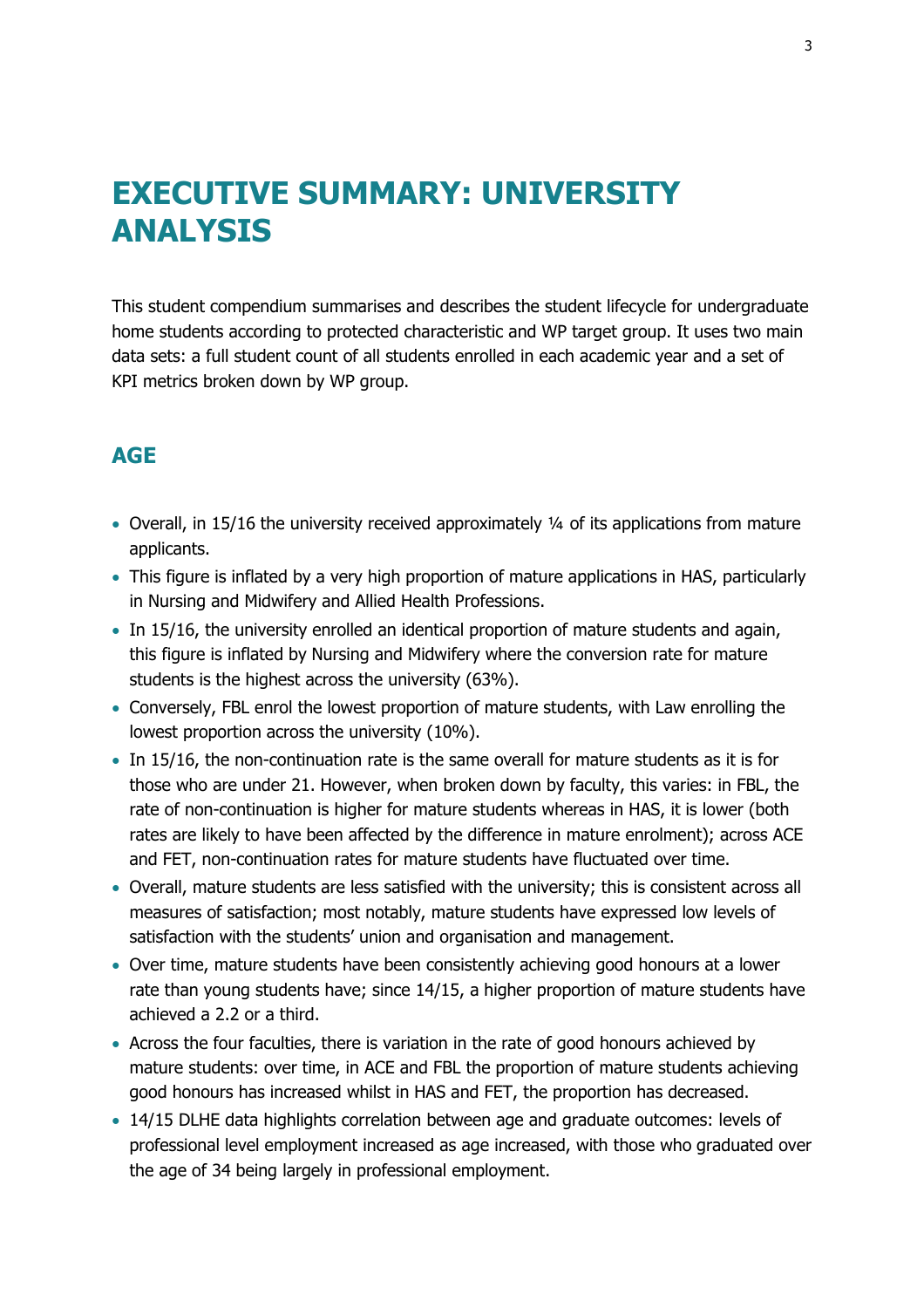### <span id="page-3-0"></span>**DISABILITY**

- Across the university in 15/16, approximately 11% of applicants disclosed a disability.
- Applicants are less likely to disclose a disability in FBL: particularly in Accounting, Economics and Finance, where only 6% of applicants disclose a disability.
- Across the university, only 4% of disabled students were in receipt of DSA; this pattern was consistent across all four faculties. This represents a decrease in the proportion of disabled students in receipt of DSA since 13/14. This is likely due to changes to the DSA that took effect in  $15/16^{\rm 1}.$
- The highest proportion of enrolled disabled students are those that have disclosed learning difficulties, the lowest proportion being disabled students who have disclosed a physical disability. This pattern is consistent across all faculties.
- Over time, the proportion of disabled students enrolled at the university has gradually decreased; this is also consistent across all four faculties. The greatest decrease is evident in Law where over time, the proportion of disabled students has decreased by 7pp.
- Across the university, the non-continuation rate has improved for students with no disability, disabled students with DSA, and for disabled students where it is unknown whether they have DSA. The only group to see an increase in their rate of noncontinuation in 15/16 are disabled students without DSA.
- Overall, in 15/16, disabled students expressed lower levels of satisfaction with the university than those with no disability.
- Students classed as 'other disability' reported the lowest level of satisfaction overall; however, when broken down by various measures of satisfaction, students classed as 'specific learning difficulties' were least satisfied with academic support.
- Over time, disabled students with DSA are more likely to achieve good honours; aside from in 14/15, these students have outperformed disabled students without DSA.
- Over time, disabled students are more likely to achieve a 2.2 and less likely to achieve a first; in 15/16, disabled students achieved a 2.1 at a slightly higher rate.
- Good honours rates achieved by disabled students have varied across the four faculties: notably, in FBL, the rate of good honours has increased over time for both disabled and non-disabled students; in particular, the rate for disabled students without DSA has increased significantly (28.2pp).
- Over time, there is significant variation in the rates of good honours achieved across all disabilities. The proportion of students with mental health difficulties achieving good honours has increased (7.6pp).
- Disabled students disclosing a learning difficulty achieved slightly better graduate outcomes than students with no disability did; they performed significantly better than

j

<sup>1</sup> UWE Bristol (2016) *Changes to DSA.* Available from: https://intranet.uwe.ac.uk/sites/SAM/Pages/Changes-to-DSA.aspx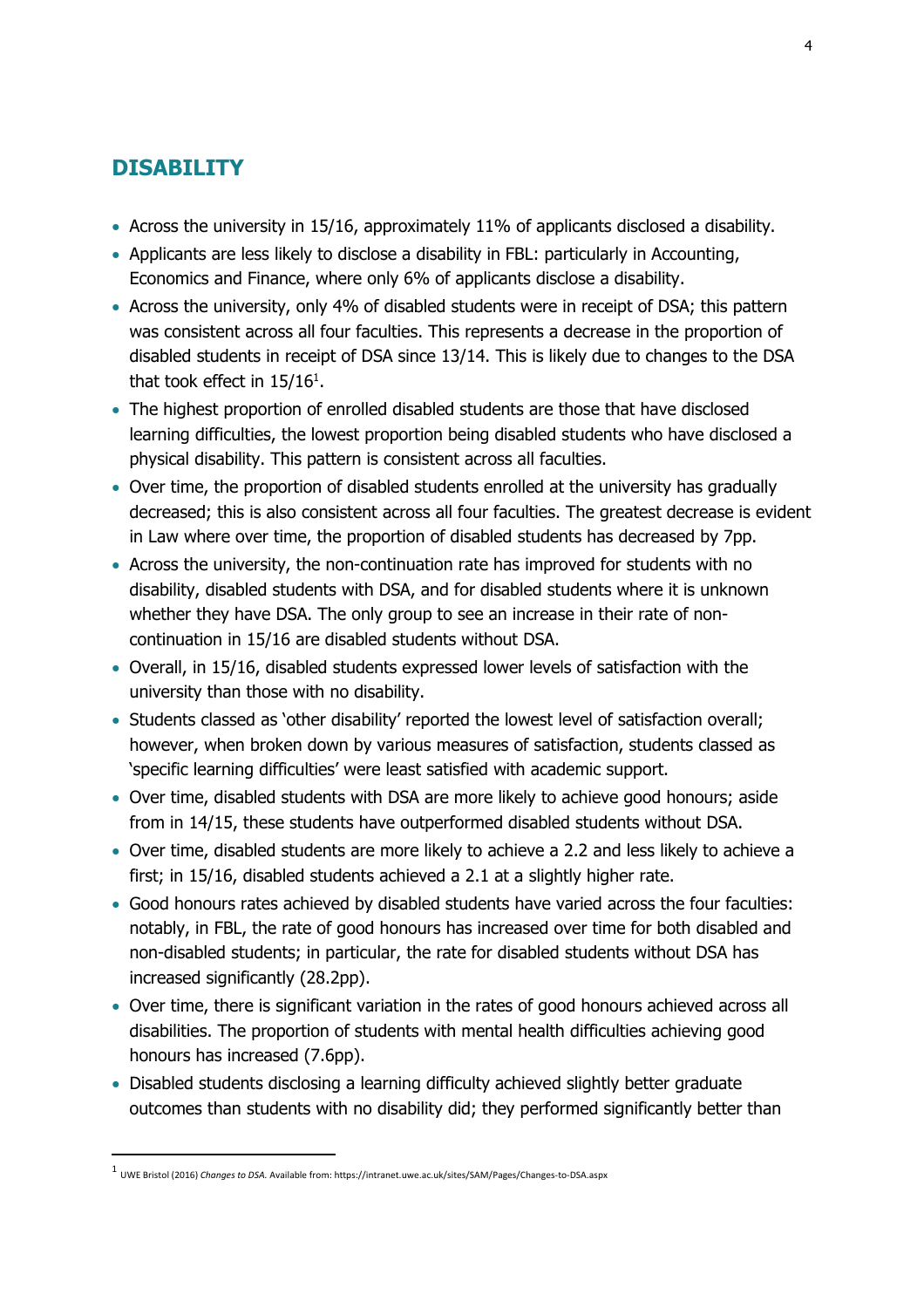disabled students who had disclosed an 'other disability'. Overall, disabled students are as likely as students with no disability to go on to further study.

### <span id="page-4-0"></span>**ETHNICITY**

- In 15/16, approximately 15% of the new first year intake was BME; this proportion has remained static since 13/14.
- Across the sector, whilst student numbers have declined overall there has been a steady increase in the proportion of BME students entering higher education.
- Over time, FBL have had the greatest proportion of BME enrolments and ACE have continued to have the lowest proportion; in FET, BME enrolments have fluctuated slightly above the institutional average and in HAS, they have fluctuated slightly below.
- Consistently across the university, the non-continuation rate for BME students has been higher than the non-continuation rate for white students; however, over time the gap has reduced. This trend is not consistent when broken down by faculty: the gap between BME and white students is most significant within FET and for BME students, remains the highest non-continuation rate across all four faculties (10.9%); within ACE and FBL, since 14/15 the non-continuation rate for white students has been higher than the rate for black students.
- Asian students rated their satisfaction with the university overall, more highly than other students did; however, they were also the least satisfied with teaching and least likely to have responded to the survey.
- The least satisfied with the university overall were Black students and in particular, they were least satisfied with learning resources and academic support.
- Our NSS data is representative of the sector overall. The Higher Education Policy Institute (HEPI) noted in 15/16, that black, Asian and Chinese students were generally the least satisfied and in particular, BME students consistently express low levels of satisfaction with teaching quality.
- In 15/16, there was an 18.3pp gap between the good honours rate achieved by BME students and the rate achieved by white students; this is a 3.2pp increase since 13/14.
- This compares to a sector-wide attainment gap of 15.3pp in 14/15, as noted by the Equality Challenge Unit.
- Since 13/14, BME students have consistently been achieving a third at nearly double the rate of white students; the gap between BME students and white students achieving a 2.1 has also widened.
- Over time, the rate of good honours achieved by Asian and Chinese students has increased but in 15/16, it is still lower than the university average; over time, black students are significantly achieving the lowest rate of good honours.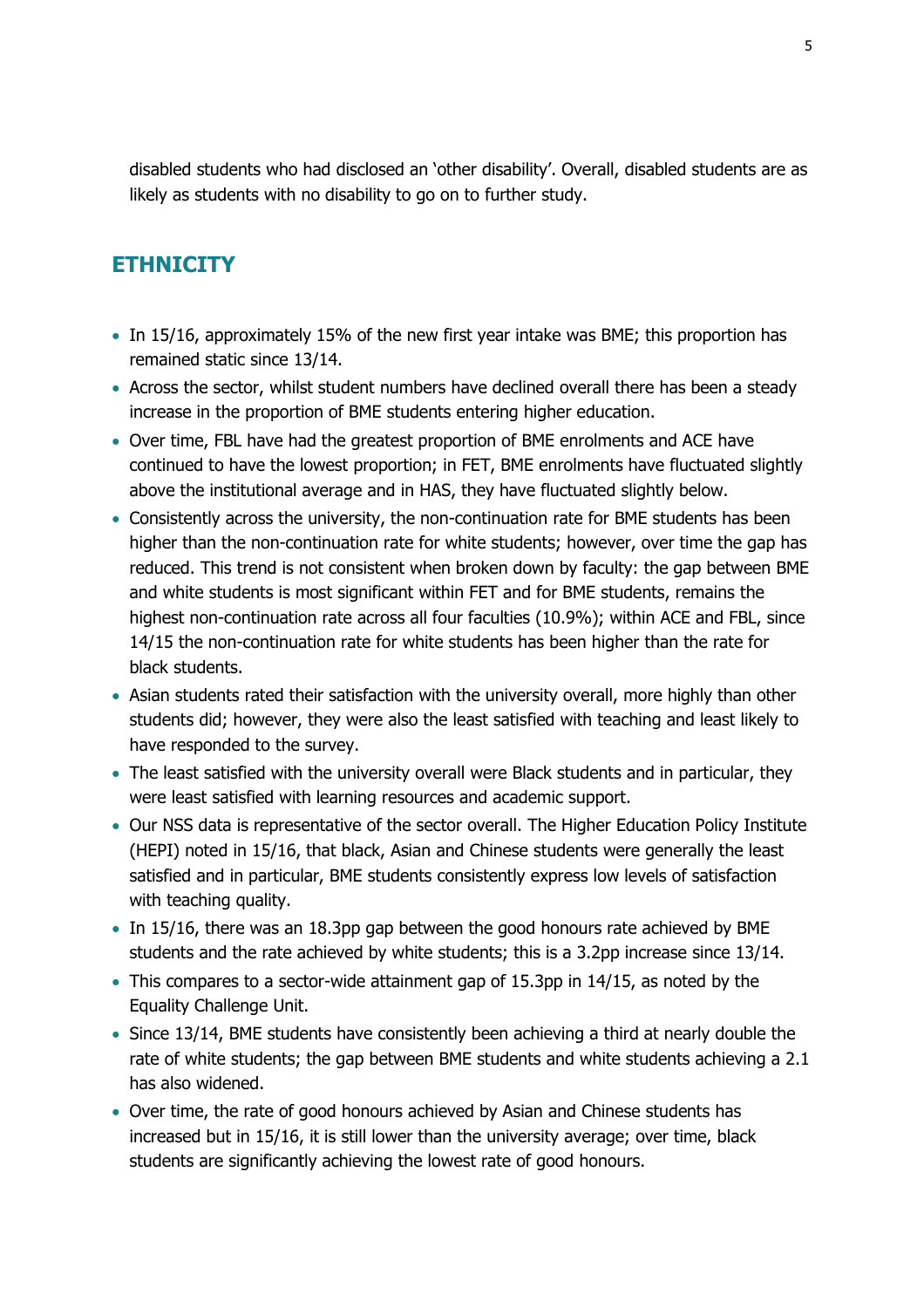- BME students are less likely to achieve a good graduate outcome: less likely to achieve professional level employment and less likely to pursue further study.
- Across the sector, there is a pattern of disparity in graduate outcomes, split by ethnicity. HEFCE analysed the outcomes for cohorts starting in 06/07 and reported how black students were significantly below the sector-adjusted average for all graduate outcomes.

## <span id="page-5-0"></span>**GENDER**

- The university continues to receive more applications from female applicants and subsequently, continues to enrol more female students.
- The gender gap in recruitment is larger within certain faculties and departments: Engineering and Computer Science related programmes continue to recruit more male students; conversely, programmes across both Education and Nursing and Midwifery are predominantly female.
- This trend in recruitment is reflective of the sector; whilst student recruitment rates have fluctuated, the number of female entrants has consistently been higher than male entrants.
- In 15/16, the non-continuation rate for male students is higher than it is for female students. Over time, there has been a great deal of fluctuation in the rate of noncontinuation for both genders but generally, most departments see a higher proportion of female students continuing to remain active in the university.
- Overall, male students are more satisfied with the university however, when results are broken down by the various measures of satisfaction, in isolation, female students appear more satisfied with the students' union and the quality of teaching.
- Female students have consistently achieved a higher rate of good honours than male students have. However, over time, the rate of good hons for male students has steadily improved.
- Graduate outcomes are generally more positive for female graduates: across the university, more female graduates are entering further study and slightly more are entering professional employment; furthermore, the rate of unemployment for male graduates is higher than it is for female graduates. Institutional patterns are typical of the sector: more female graduates are entering professional employment however; more male students are entering senior roles.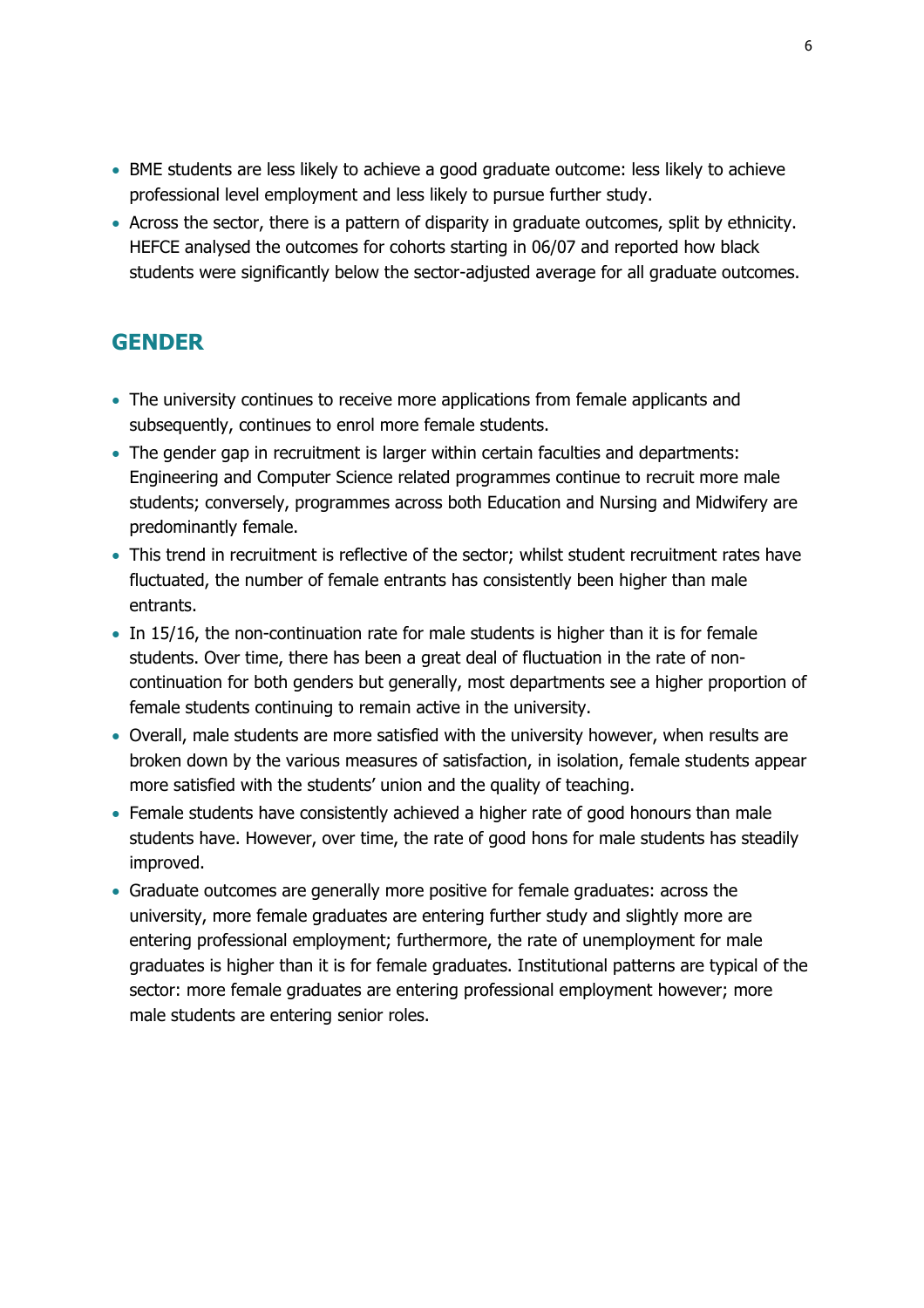# <span id="page-6-0"></span>**LOW PARTICIPATION NEIGHBOURHOODS (LPN)**

- Across the university, approximately 14% of young applicants are from a Low Participation Neighbourhood (LPN).
- HAS receive a higher than average proportion of applications from young LPN applicants; in particular, in Nursing and Midwifery, 19% of applications are from young LPN applicants.
- Students from LPN postcodes account for around 13% of new entrants in 15/16 and are a slightly higher proportion of the new student population in ACE and HAS.
- The highest proportions of LPN students are in Education, Arts & Cultural Industries and Applied Sciences. Conversely, the lowest proportion of LPN students can be seen in Architecture and the Built Environment and Allied Health Professions
- According to HEFCE, in 15/16, the proportion of LPN students in higher education was 11%.
- Over time, the non-continuation rate for young LPN students has steadily increased but the non-continuation gap between young LPN and other students has reduced by 0.3pp.
- In FET, all departments have a greater proportion of young LPN students remaining active in the university than they do for other students. Since 14/15, in Architecture and the Built Environment, all enrolled young LPN students have remained active in the university.
- Students from an LPN background report slightly lower levels of satisfaction overall however, when broken down by various measures of satisfaction, there is less satisfaction with organisation and management. HEFCE have noted that across the sector, LPN graduates generally express similar levels of satisfaction as other students.
- The proportion of young LPN students achieving good honours has consistently remained lower than the proportion other students have achieved but over time, has increased by 0.3pp.
- Over time, the rate of firsts achieved by young LPN students has increased by 0.4pp however; the rate of 2.1s achieved by young LPN students has fluctuated and decreased by 0.1pp.
- Students from an LPN postcode area achieve graduate outcomes in line with the average of the young population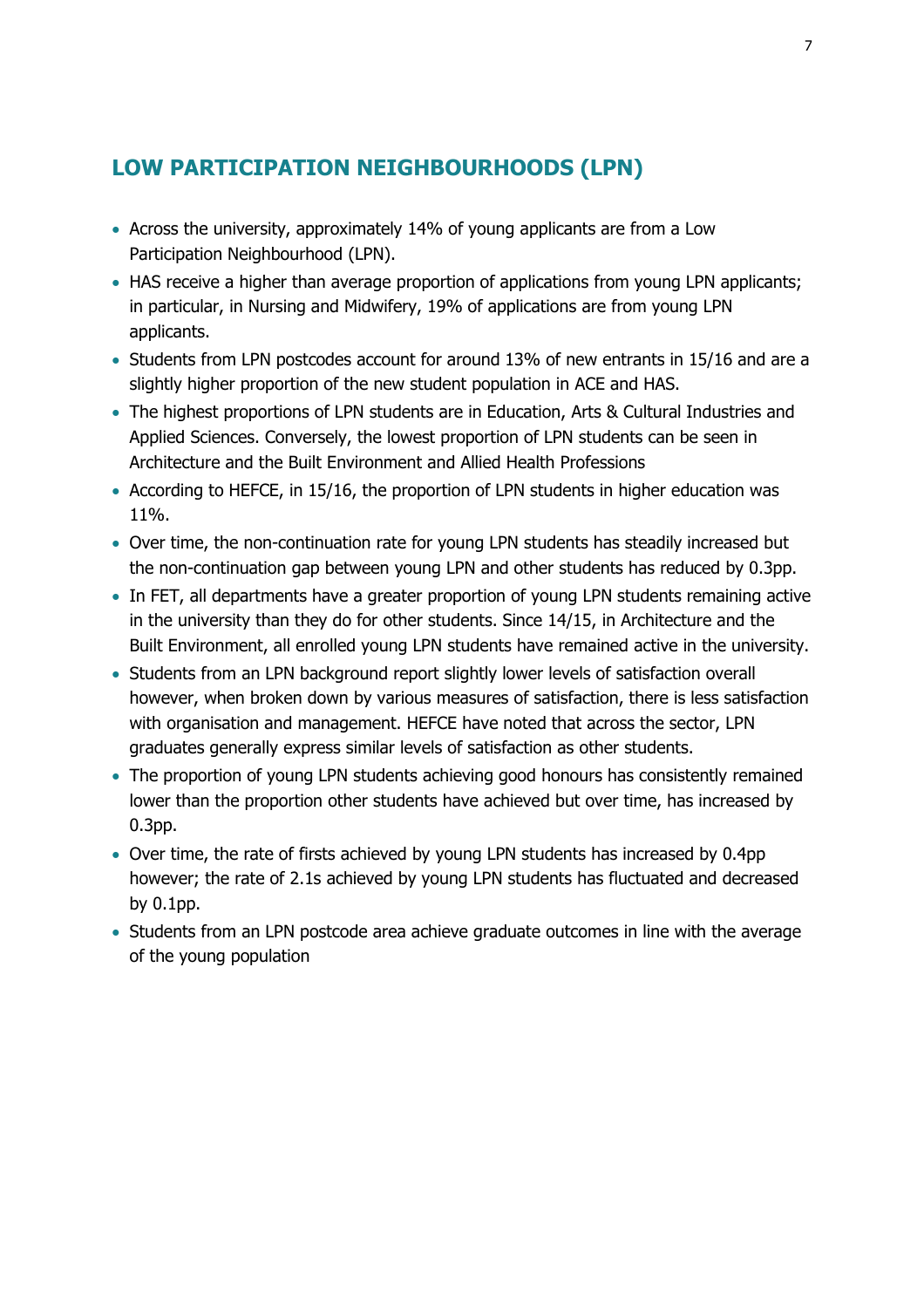# <span id="page-7-0"></span>**BACKGROUND**

UWE Bristol has a long standing and recognised commitment to Widening Participation (WP) and promoting equality both for staff and students.

The university has a Widening Participation strategic committee who are responsible for setting a clear direction for ensuring that we diversify our student body and ensure that all students have an equitable experience and that groups of students have equitable chances of succeeding. Equally, the university has a single equality scheme which sets out the strategic direction for mainstreaming and embedding equality in the core activities of the university. Both documents are developed in consultation with staff and students.

This report is part of a suite of reports designed to provide actionable evidence about our progress in equality and widening participation for students to date. These suite of reports will be published annually (at the end of January) and are retrospective (reflecting on students from the previous academic year). There reports are not designed to be a mechanism for summarising or assessing key performance indicators bur rather, are an opportunity to explore our student data.

# <span id="page-7-1"></span>**ABOUT THE DATA**

| <b>FACULTY</b>                                          | <b>DEPARTMENTS WITHIN FACULTY</b><br>15/16                                                                                                                                         |  |
|---------------------------------------------------------|------------------------------------------------------------------------------------------------------------------------------------------------------------------------------------|--|
| <b>ACE</b> (Arts, Creative Industries and<br>Education) | Art and Design; Arts and Cultural Industries;<br>Education; Film and Journalism                                                                                                    |  |
| <b>FBL</b> (Business and Law)                           | Accounting, Economics and Finance;<br>Business and Management; Law                                                                                                                 |  |
| <b>FET</b> (Environment and Technology)                 | Architecture and the Built Environment;<br><b>Computer Science and Creative</b><br>Technologies; Engineering, Design and<br>Mathematics; Geography and Environmental<br>Management |  |
| <b>HAS</b> (Health and Applied Sciences)                | Allied Health Professions; Applied Sciences;<br>Health and Social Sciences; Nursing and<br>Midwifery                                                                               |  |

The data provided is shown at university level and across faculties and departments. A summary of acronyms for faculties is show below: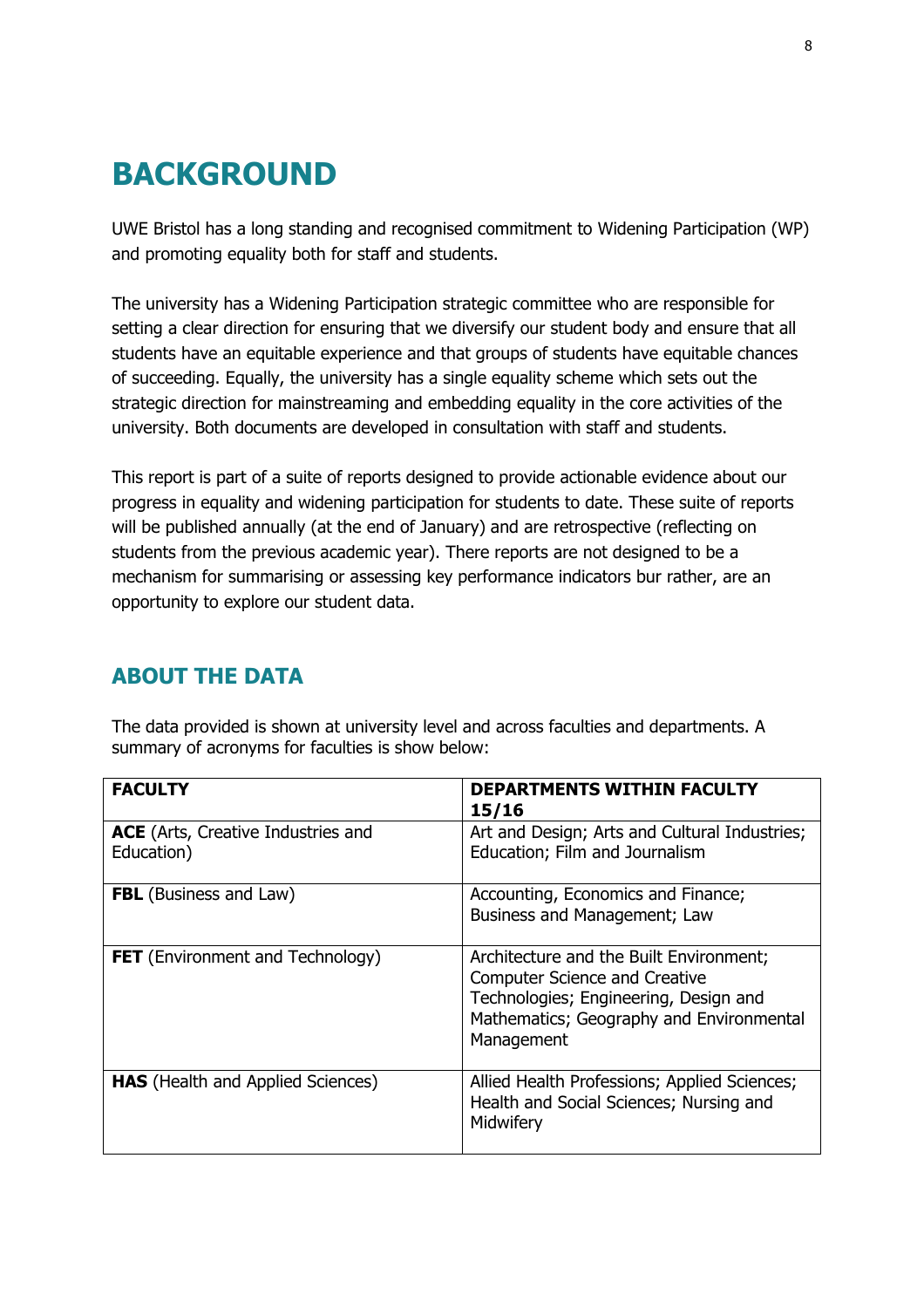## <span id="page-8-0"></span>**PROTECTED CHARACTERISTICS AND WP TARGET GROUPS**

DEFINITION OF TERMS

**Age:** Young students are those who enter HE before the age of 21; mature students are those who enter HE, on or after 21.

**Disability:** Students who disclose a disability are recorded as 'Disabled' and 'Not Disabled'; students can apply for Disabled Student Allowance (DSA) at any point during their time at UWE although changes to DSA from September 2015 have resulted in a changed support package.<sup>2</sup>

**Ethnicity:** Students' ethnicity is reported here both as being either BME, White or Unknown and only Home-fee status students are included (i.e. not international students). In some instances, the BME category is then broken down into broad ethnic groupings such as Black/Asian etc.

**Gender:** Students self-disclose their gender as being male or female. Students can also disclose an indeterminate gender.

LPN: Using the HEFCE classification POLAR3 (Participation of Local Areas) data, young students are categorised as being either from an LPN postcode (an area of low participation in Higher Education) or not being from an LPN postcode. This categorisation is based on whether their home (i.e. not term time) postcode falls within a postcode that is within the bottom 10% nationally (i.e. in England) of postcodes for the proportion of young people progressing to university.

-

<sup>&</sup>lt;sup>2</sup> UWE Bristol (2016) *Changes to DSA*. Available from: https://intranet.uwe.ac.uk/sites/SAM/Pages/Changes-to-DSA.aspx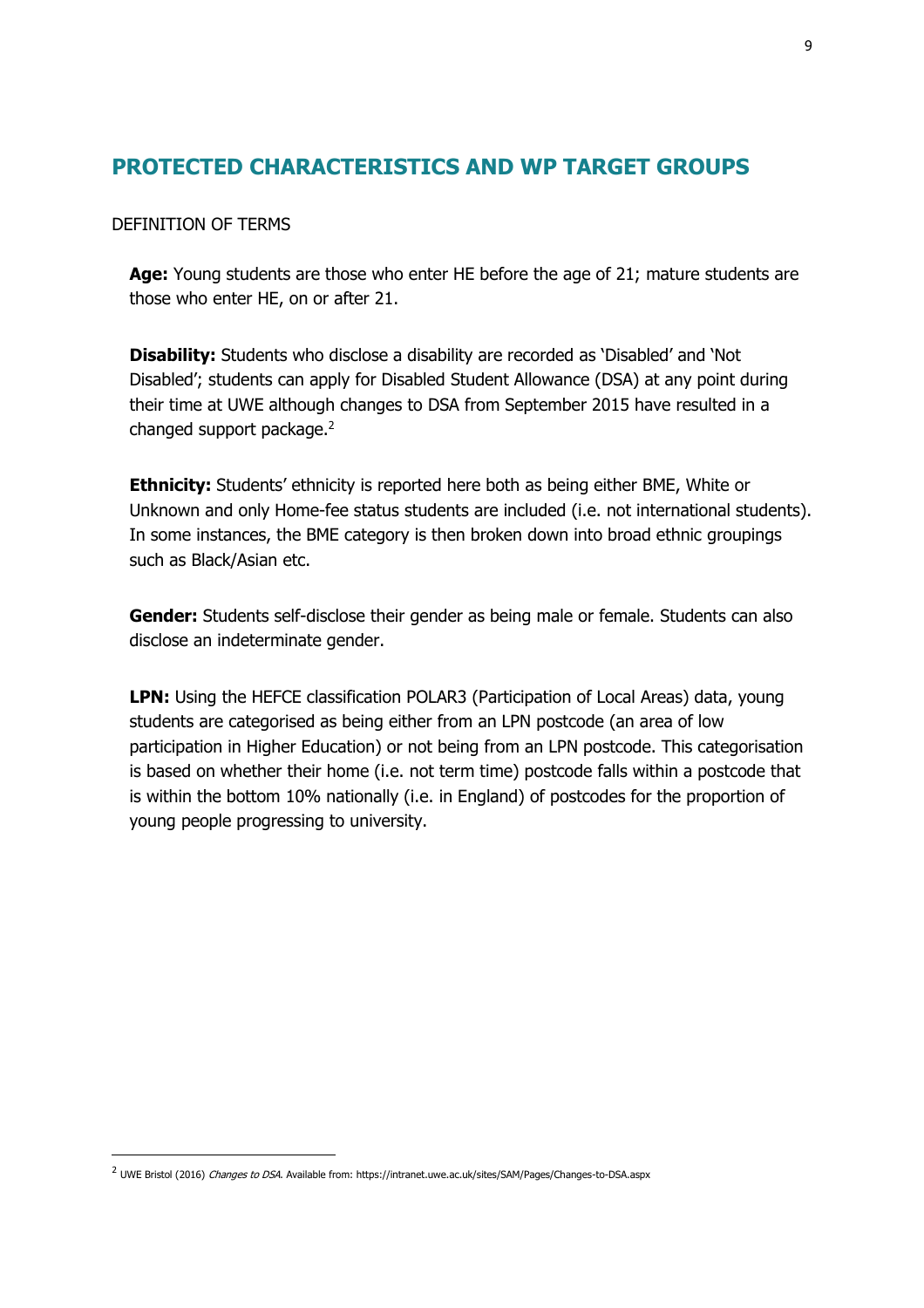# <span id="page-9-0"></span>**SUMMARY OF DATA**

Availability of data by protected characteristic:

| <b>Characteristic</b>     | <b>Notes</b>                                                                                                                                               |
|---------------------------|------------------------------------------------------------------------------------------------------------------------------------------------------------|
| Age on entry              | Data available throughout student record                                                                                                                   |
| Gender/Sex                | systems. Most of this report focuses on<br>15/16 data but consideration is also given<br>to three year trends $(13/14$ to $15/16)$                         |
| Ethnicity                 |                                                                                                                                                            |
| <b>Disability</b>         |                                                                                                                                                            |
| Gender identification     | Application data available from 14/15<br>onwards; plans are in place to transfer<br>this data to ISIS allowing reporting on<br>current students from 16/17 |
| <b>Sexual Orientation</b> |                                                                                                                                                            |
| Religion or belief        |                                                                                                                                                            |

# <span id="page-9-1"></span>**DATA POPULATION**

The data within the report focuses on undergraduate students engaged in full time study at the University of the West of England who are either paying Home fees (i.e. not International students) or who are UK domiciled (it is likely that these populations are largely the same but different measures are used in various reports). The reasons for these criteria are twofold: firstly, this population makes up the significant proportion of our student cohort and secondly, these students' progression and experiences are more similar, allowing for comparison.

# <span id="page-9-2"></span>**DATA METRICS**

#### APPLICATIONS

Application data includes applications to all undergraduate programmes (including through clearing and adjustment) that have gone through a standard UCAS linked application and are recorded on our student applicant database. The technical specification of this data is:

Home/EU fee status, Full time study, undergraduate programmes, September intake only, all levels of entry, including admissions to all programmes each year (including those that were closed for recruitment the following year) and excluding applications to foundation degrees taught at UWE federation colleges.

The UWE total data includes the four faculties and Hartpury College – further analysis is then provided by the four faculties, at departmental level. A breakdown for Hartpury College is not provided in this report.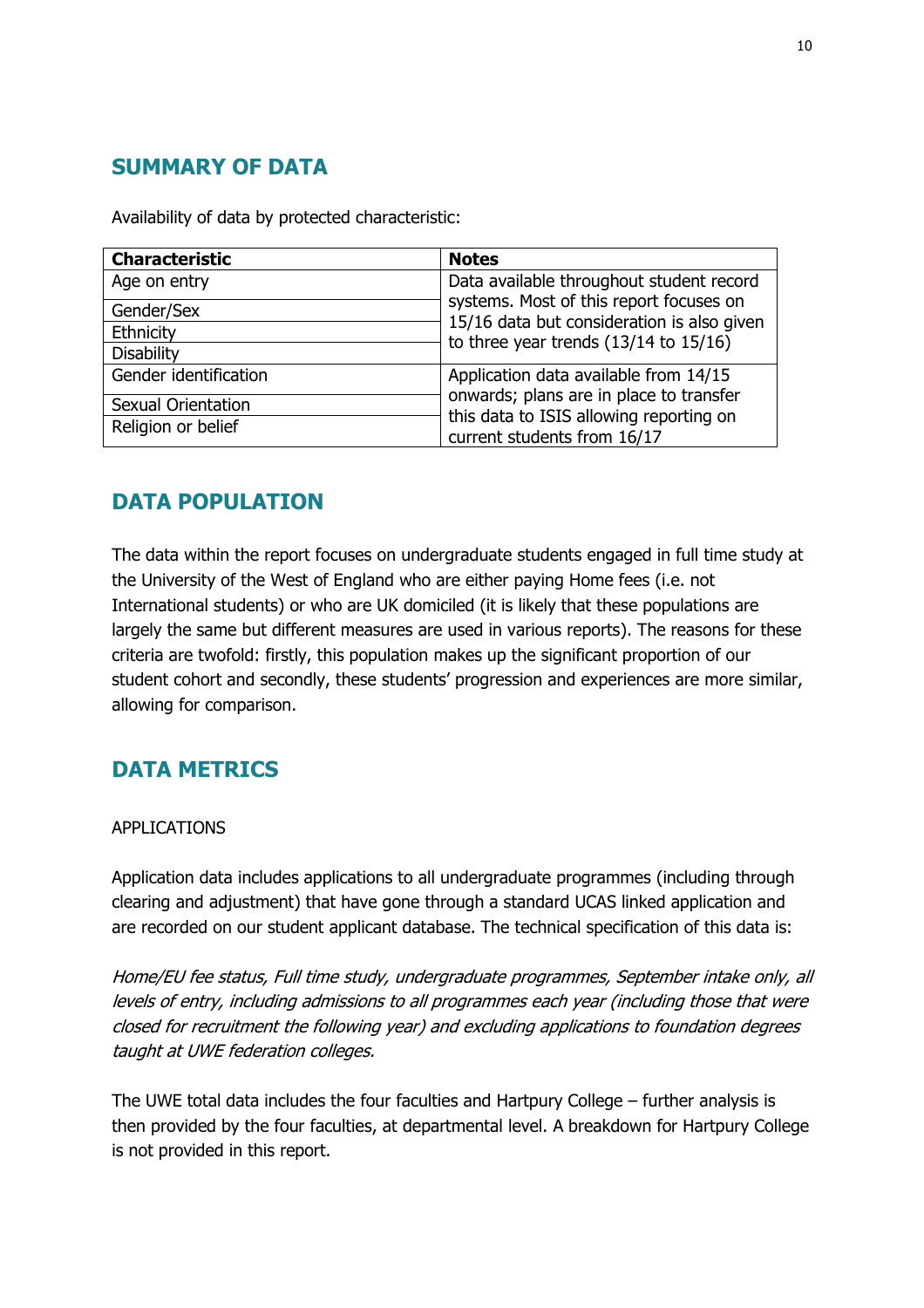Please note that application rates in 15/16 broken down by ethnicity were unavailable at the time of publishing; this data will be made available for the student compendium 16/17.

#### ENROLMENTS

Enrolment data is a count of all new, undergraduate students enrolling on their 1st year of study of a first degree at UWE. The technical specification of the enrolment data is:

Home/EU fee status, Full time study, undergraduate programmes, September intake only, first year entry, new students only (i.e. not previously at UWE or in a foundation degree through a partnership agreement).

Please note that the enrolment data used within this compendium is taken from a snapshot across the university in December 2015. This data set is refreshed annually and subject to change in order to take into account late amendments or necessary changes to the submitted data.

#### NON-CONTINUATION

Non-continuation data monitors those students that are 'active' at university on the 1st December and then counts those who are no longer 'active' at the university on the following 1st December. The technical specification of the non-continuation data set is:

Home/EU fee status, Full Time students on undergraduate degrees, September entrants only, excluding UWE Federation and partnership course and Hartpury students.

#### **SATISFACTION**

The National Student Survey (NSS) is used as a measure of student satisfaction. The NSS is conducted annually by Ipsos MORI and gathers opinions from final year students about their Higher Education experiences. Data is publicly available in KIS datasets but universities have access to a larger data set containing their own students' responses broken down by some protected characteristics. This data is only available at university level. The technical specification of the NSS data on student satisfaction is:

Responses from home fee status students who were in their final year of an undergraduate degree in 2014/15 and who were taught at UWE (i.e. not at a partner college).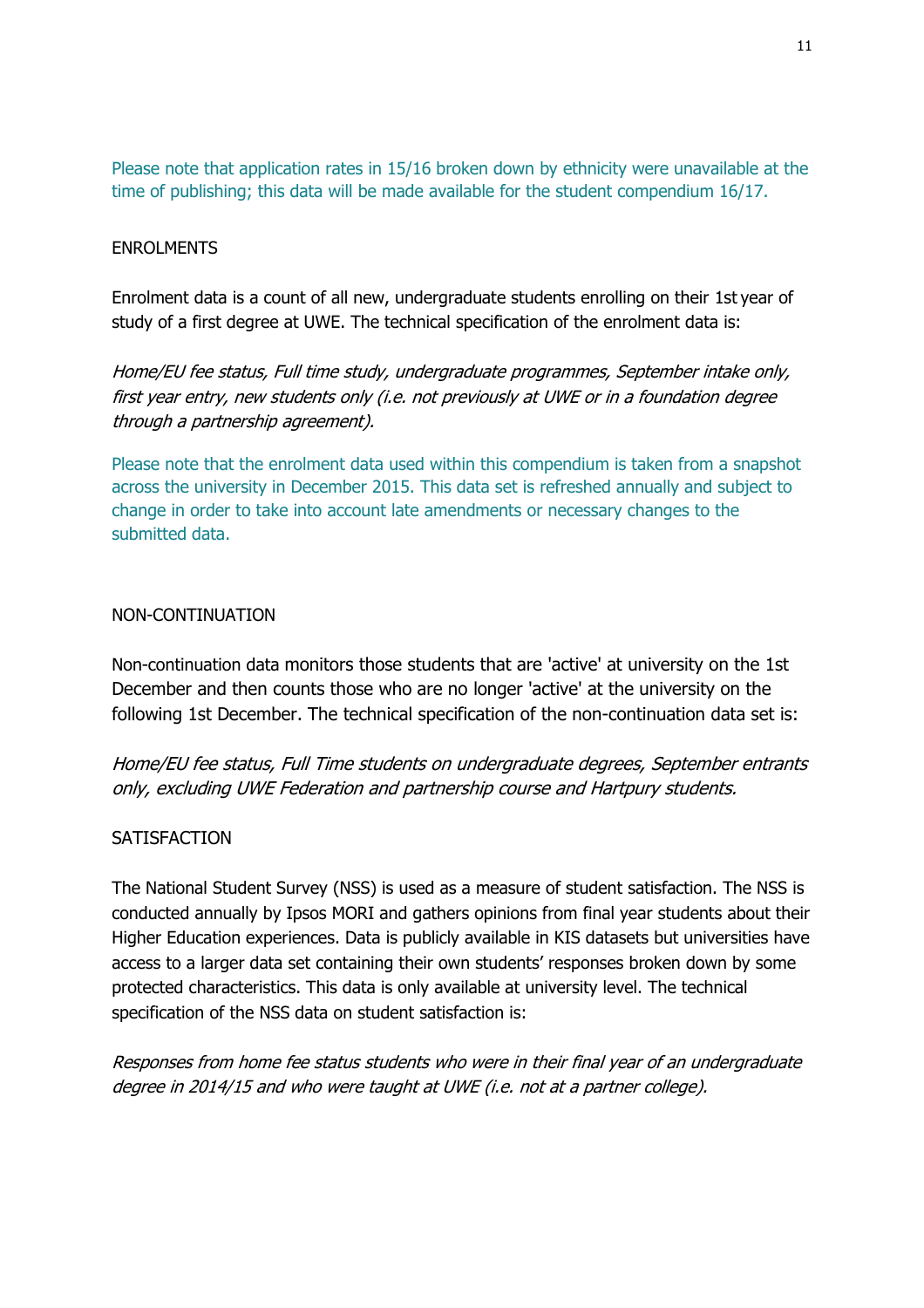#### GOOD HONOURS AND DEGREE CLASSIFICATION

Degree classification is summarised by good honours (considered a 1st or 2.1 degree) and then is further broken down to individual degree classifications in this data set. The students will have graduated in 15/16. The technical specification of the good honours data set is:

Home/EU fee status, Full Time students on undergraduate degrees, September entrants only, excluding UWE federation courses and Hartpury students.

#### GRADUATE OUTCOMES

DLHE (Destinations of Leavers from Higher Education) is a national survey of university leavers, carried out approximately six months after graduation. Although we collect data for all students, data for league tables and comparisons against the market is limited to students meeting the following HESA criteria:

- full time/sandwich mode of attendance;
- UK domiciled;
- studying a first degree (normally all bachelor degrees)

Please note that the breakdowns of graduate outcomes included within this compendium have been taken from the 14/15 DLHE survey.

# <span id="page-11-0"></span>**COMPARITIVE DATA SOURCES**

Throughout this suite of reports, there are multiple references to sector-wide patterns and trends regarding the participation of WP groups in higher education and their associated outcomes. These national comparisons allow us to contextualise and better understand our student data; in some cases where we are outperforming or underperforming the sector averages, it may encourage further exploration and analysis. The sources that have been used within this suite of reports are below:

#### **Published reports**:

- Equality Challenge Unit (2016) Equality in Higher Education: Students Statistical Report 2016. Available from: http://www.ecu.ac.uk/publications/equality-in-higher-educationstatistical-report-2016/
- HEFCE (2016) Higher Education in England 2016: Key Facts. Available from: http://www.hefce.ac.uk/pubs/year/2016/201620/
- HEFCE (2016) Graduate Satisfaction with Undergraduate Choices. Available from: http://www.hefce.ac.uk/pubs/year/2016/201628/